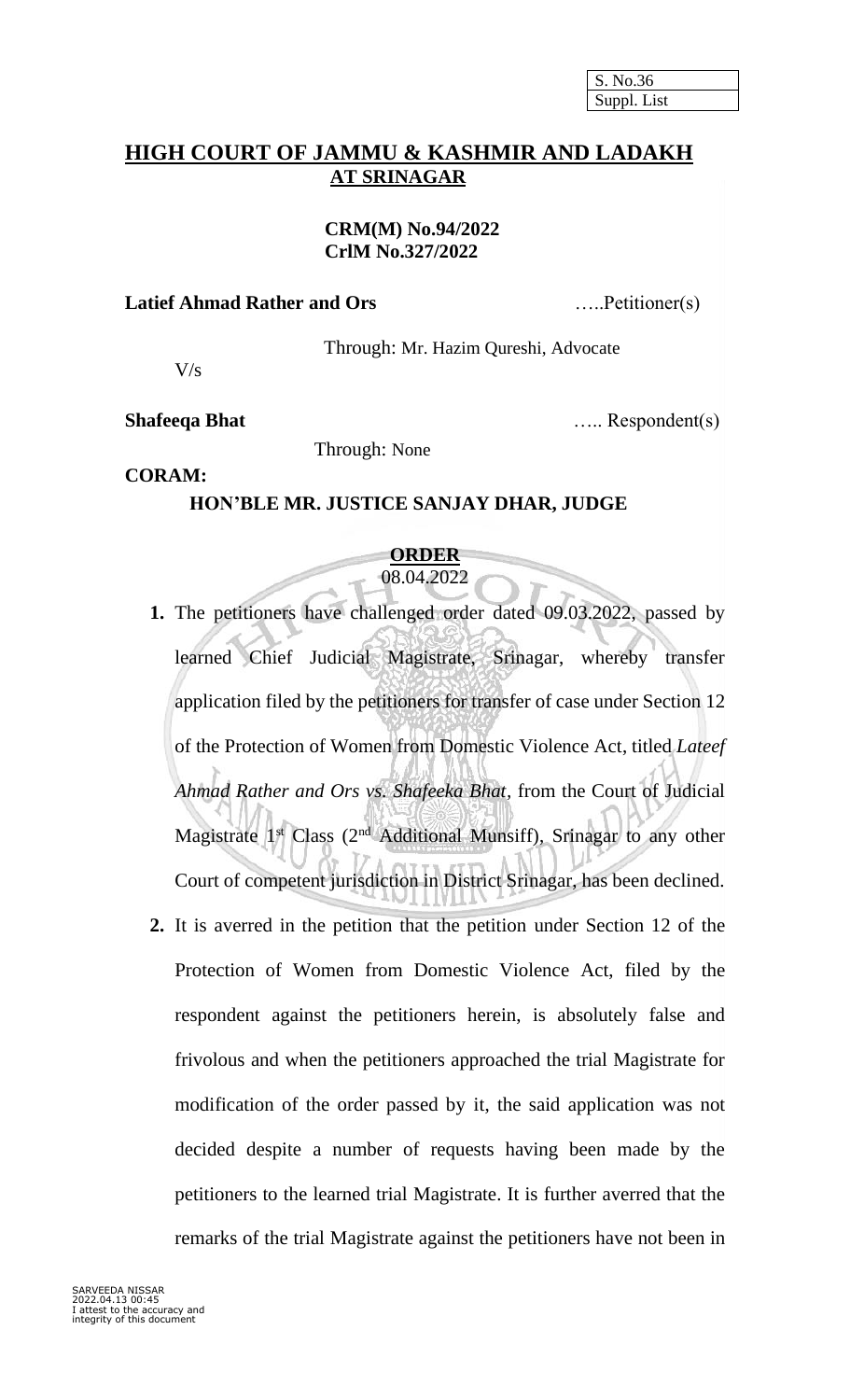good taste being abusive in nature, which compelled them to approach the Chief Judicial Magistrate Srinagar with an application for transfer of the case from the Court of trial Magistrate to any other court of competent jurisdiction. It is contended that learned Chief Judicial Magistrate Srinagar, vide the impugned order, rejected the prayer of the petitioners without understanding the gravity of the matter.

- **3.** I have learned counsel for the petitioners and perused the impugned order and the documents annexed to the petition.
- **4.** It appears that the main grouse of the petitioners is that their application for modification or vacation of order dated 08.11.2021, passed by the learned trial Magistrate in ex-parte against the petitioners, is not being considered on its merits expeditiously. It also appears that there has been some exchange of harsh words between the learned counsel for the petitioners and the learned Magistrate, which has forced the petitioners to approach the Chief Judicial Magistrate, Srinagar seeking transfer of proceedings from the Court of trial Magistrate. The Chief Judicial Magistrate, has vide the impugned order rightly declined to transfer the proceedings from the Court of learned trial Magistrate, but, while doing so, the learned Chief Judicial Magistrate has made certain sweeping remarks against the advocates by stating that the advocates level unnecessary allegations against the Judicial Officers in order to facilitate their personal convenience.
- **5.** There can be no doubt, that the grounds urged by the petitioners, seeking transfer of their case from the Court of trial Magistrate to any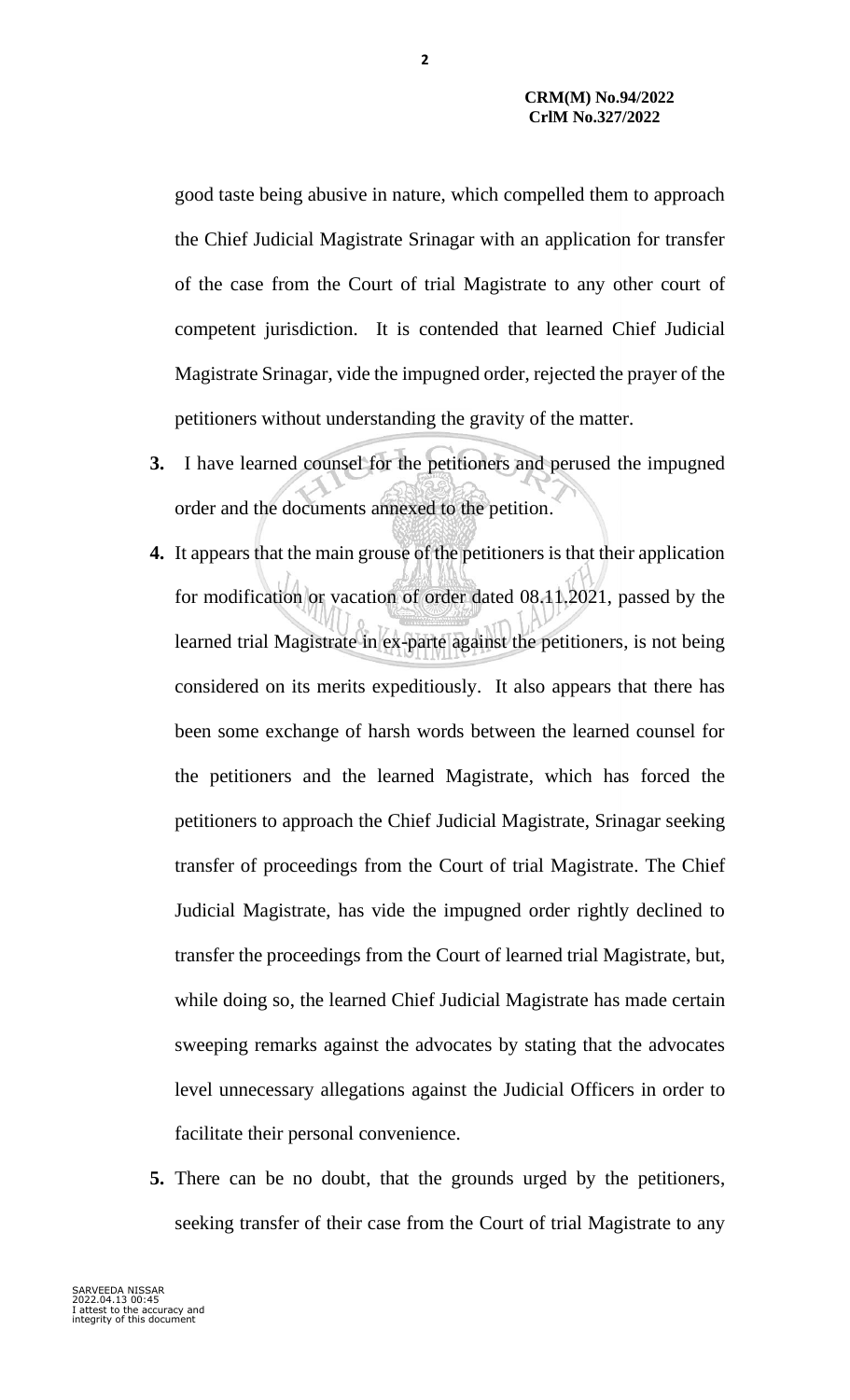other Court of competent jurisdiction, are not cogent. Merely because the learned Magistrate has failed to dispose of the application of the petitioners, is not a ground to transfer the case. It is also not a ground for transfer of a case if there is exchange of some hot words between the Court and the counsel. Thus the decision of learned Chief Judicial Magistrate Srinagar to decline the transfer of the matter from the trial Magistrate, is legally correct and cannot be interfered with.

- **6.** However, the sweeping remarks that have been made by the learned Chief Judicial Magistrate, were uncalled for and unnecessary for the decision of the case. There may be stray incidents where the advocates have resorted to levelling of allegations against the Judicial Officers in order to seek transfer of their cases from one Court to other to suit their convenience, but then this cannot be generalized. The advocates are the officers of the Court and deserve the same respect and dignity as is being given to the Judicial Officers and Presiding Officers of the Courts. Bench and Bar are two wheels of the chariot of justice. Both are equal and no one is superior to the other. The members of the Bar, as such, deserve the utmost respect and dignity There may be some rotten apples in the profession, as is true of every profession, but to say that the advocates generally adopt these tactics is not the correct position. The remarks of the Chief Judicial Magistrate, as such, deserve to be expunged.
- **7.** Accordingly, while upholding the order declining to transfer the case passed by learned Chief Judicial Magistrate Srinagar, the remarks made